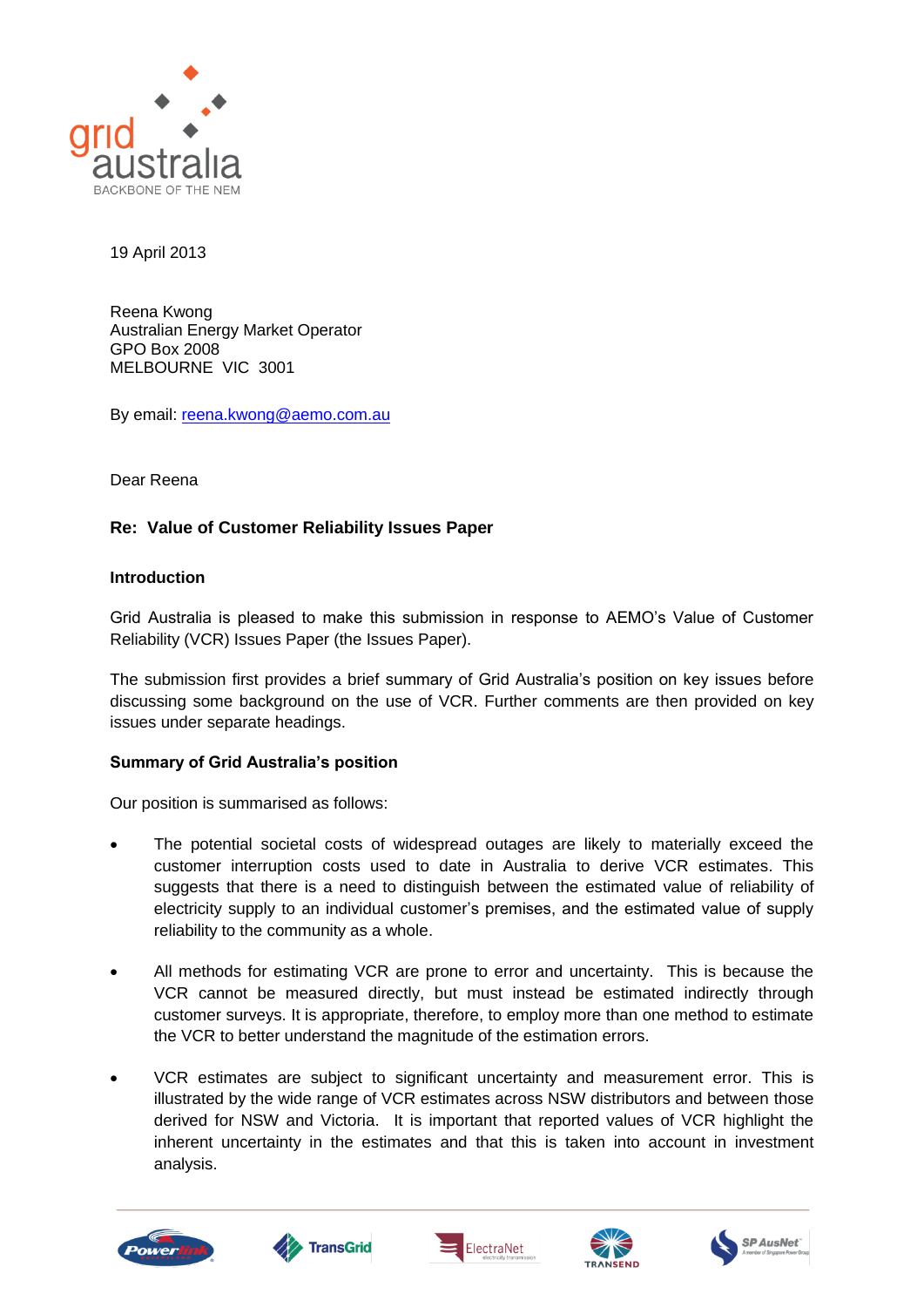

 The application of VCR in the context of transmission investment analysis typically ignores customers" exposure to high impact, low probability events. It would be helpful if AEMO"s assessment on VCR also attempted to better understand customers" willingness to incur additional transmission costs in order to reduce exposure to the costs of high impact events.

# **Background**

Grid Australia understands that VCR estimates, as currently used, are taken to represent the value that customers collectively place on the reliability of electricity supply. The VCR is expressed as a dollar amount per unit of energy not supplied (e.g. \$/MWh). The VCR is used to calculate a dollar value for expected unserved energy during supply interruptions. This dollar value estimate can be used to assess the net benefit of investments that may reduce expected unserved energy (by maintaining or improving supply reliability).

Where VCRs have been applied in transmission network investment evaluation to date, typically one composite value has been used<sup>1</sup>. Under such an approach a single VCR value is taken to represent the same value of reliability to consumers, regardless of whether the supply interruption is caused by generation, distribution or transmission, and therefore regardless of whether the supply interruption is localised or of a widespread nature.

# **Distinguishing between the costs caused by localised and widespread outages**

Consumers are likely to place different values on the reliability provided by a distribution network and a transmission network. This is because the scope and impacts of supply interruptions are likely to vary significantly depending on the source of the interruption. For instance, distribution network outages that cause loss of electricity supply generally affect customers in a localised area.

Transmission outages that cause loss of supply are much less frequent than distribution outages, and they generally have sub-regional impacts (affecting many suburbs, towns, or districts). Extensive transmission outages can affect very large populations across widespread areas such as cities, or across several regions.

In a report on VCR prepared for AEMO in 2011<sup>2</sup>, Oakley Greenwood commented on the implications of this as follows:

"In 2007 VENCorp commissioned CRA to update the sectoral and state level VCRs. The updated value determined in the study was \$47,850 per MWh. However, the 2007 study was expanded to include a review of the broader social costs that could occur in the event of a widespread power outage. These costs included disruption to community services such as fire, police and/or ambulance services, but were limited to the disruption to normal services and did not include the level of demand for service that might be experienced during the

 $\frac{1}{1}$ It is noted that in Victoria the composite VCR is derived from a weighted average of separate VCR estimates for the domestic, agricultural, industrial and commercial sectors. Transmission connection investment in Victoria is evaluated using location-specific composite VCR estimates obtained using weighted averages of sector VCRs that reflect the composition of load by sector.

<sup>&</sup>lt;sup>2</sup> Oakley Greenwood, Valuing Reliability in the National Electricity Market: Report prepared for the Australian Energy Market Operator, March 2011.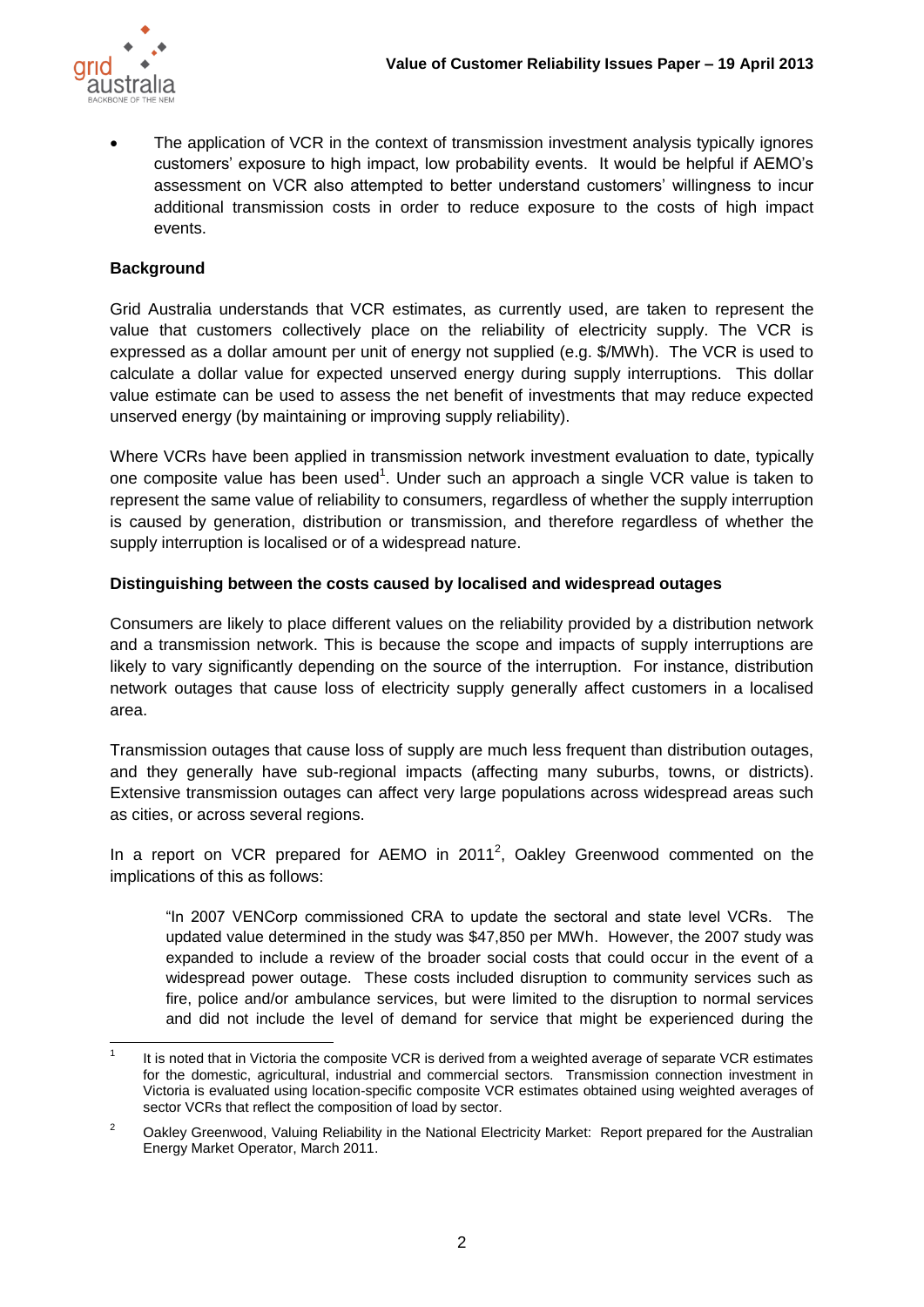

conditions of a widespread or extended outage. Non-tangible and flow-on social disruption costs were also beyond the scope of the 2007 study. Non-tangible costs include impacts on leisure and study time, and interruptions to schools, public administration and public transportation. Flow-on costs include impacts such as trauma related to injuries/ mortalities, fear, panic, and increased incidents of crime.

The value determined for social disruption cost in the 2007 study  $-$  at \$1,000 per MWh  $-$  was therefore considered by the study's authors to be very conservative."

It is clear from the above statement that the VCR estimates in Victoria do not recognise the full societal costs of a widespread or prolonged outage. In the event of a widespread interruption, other infrastructure is likely to be affected, in addition to and due to the absence of electricity supply. For instance, the supply of water and sewerage services could be affected, as well as rail transport, traffic management (traffic lights, street lighting), and communications systems.

In these circumstances the value that consumers place on a reliable electricity supply should acknowledge that substitutes are unlikely to be available, and that consumers may suffer considerable detriment in addition to the direct costs of supply interruption that have been inferred from individual customer surveys.

The following comments from Oakley Greenwood"s 2011 report to AEMO are consistent with this view:

"Events which can lead to breach of the technical envelope for system security are treated as HILP [high impact low probability] events where individual end-user VCR values are only a part of the implied value at risk. In HILP events, social disruption costs are high. (For example, if a widespread outage occurs, the mitigation actions identified through the Economic Principle of Substitution may not be available. You can go out to dinner if the electricity is out in your neighbourhood, but this may not be possible if the outage has affected all of the restaurants in the city. Also, no value is ascribed to lost time - inconvenience - or the inability to contact family and friends when telecommunications networks are affected by power failure)."

Clearly, further careful consideration needs to be given to the estimation of the costs of widespread electricity supply interruptions, and to the methods that might be applied to estimate such costs. It seems clear, however, that the costs of widespread interruptions (such as those likely to be caused by transmission outages) are likely to materially exceed the customer interruption costs used to date in Australia to derive VCR estimates. It follows, therefore, that the value of the reliability provided by a distribution network is likely to be less than the value provided by a transmission network.

# **Methodologies for deriving VCRs**

#### Regional/ Sectoral VCRs

The Issues Paper explains that VCRs have been calculated to date on a regional basis. Grid Australia notes that applying a regional VCR at a connection point that predominately supplies industrial load, for example, would potentially provide the wrong investment signal. This is because VCR differs materially across customer groups and, therefore, it is not necessarily appropriate to apply an average or regional VCR estimate for a particular investment project.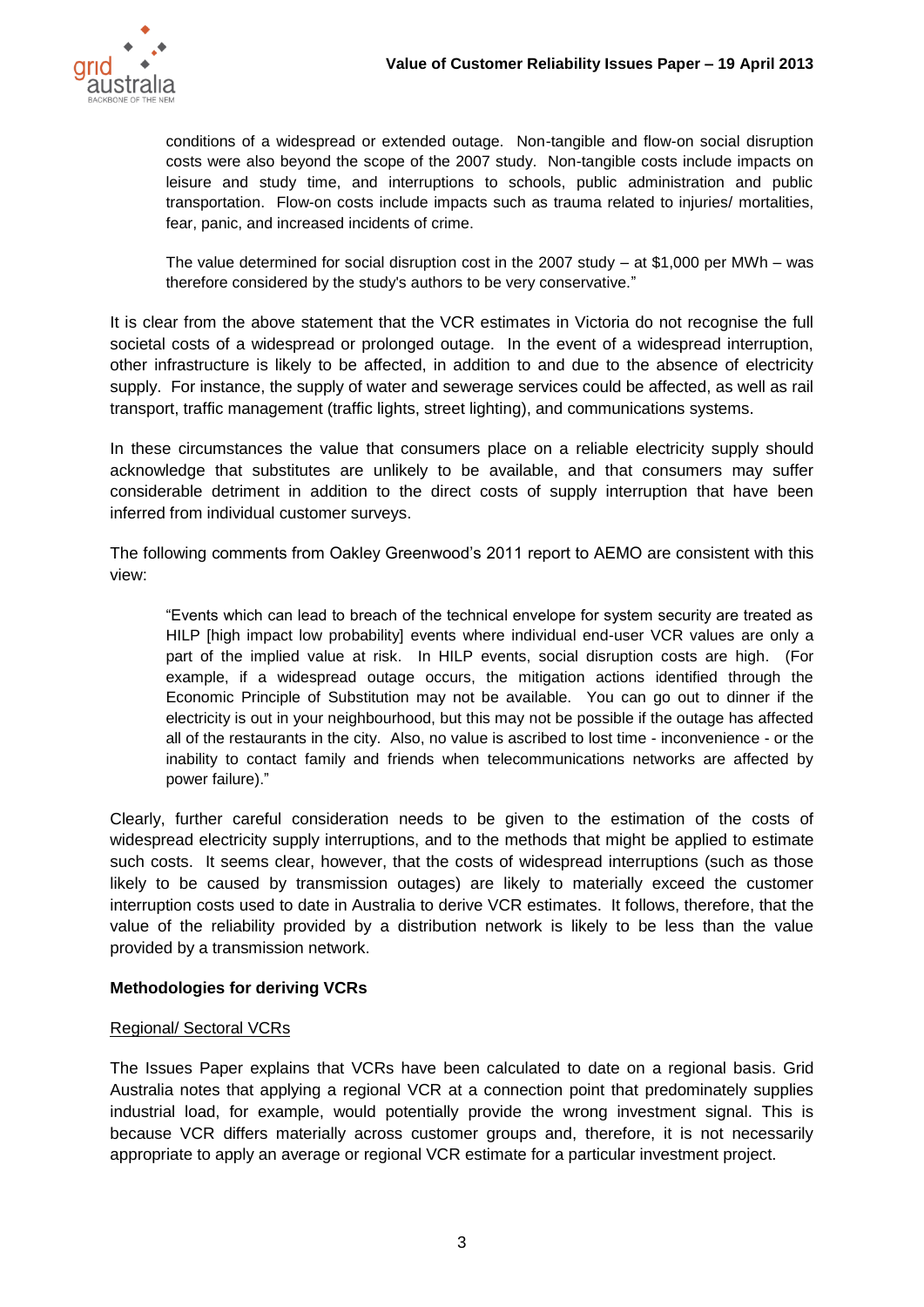

Grid Australia is therefore supportive of AEMO"s suggestion that more granular VCRs should be developed on a national basis. More granular VCRs would facilitate improved analysis of the costs and benefits of augmentation at particular connection points. For example, suburban areas of a major city are likely to place a different value on transmission reliability from a major area of heavy industry.

### Approaches to deriving VCRs

Grid Australia does not consider that any one of the possible survey-based or model-based approaches is objectively better suited than any other. Grid Australia notes that the Economic Principle of Substitution (EPS) estimation approach has been employed for VCR studies in Victoria. As noted by AEMO, this approach estimates the VCR by examining the costs of goods or services that a customer may purchase to limit their fall in utility.

Grid Australia notes that VCR estimates using the EPS approach may be systematically understated where customers do not select a substitute good or service in response to the hypothetical loss of supply. The treatment of a nil response may reflect the absence of a reasonable substitute for a continuous electricity supply, rather than a zero value for the unserved energy. As already noted, survey techniques may also ignore or under-estimate the societal impacts of a widespread or prolonged transmission outage.

More generally, estimation problems arise because VCR cannot be sampled directly. Instead, the different techniques described in the Issues Paper seek to establish VCR principally through surveys. It is important to note that the estimation techniques are inherently prone to error and uncertainty and therefore the VCR results should be treated with caution.

Grid Australia considers that AEMO should employ a number of different measuring/ estimating approaches to develop a better understanding of the uncertainty associated with the VCR estimates. For AEMO"s information, Grid Australia is aware that Eskom in South Africa has worked with model-based approaches to derive VCRs.

#### Direct Customer Consultation

Directly connected industrial customers already have an existing relationship with their connecting TNSP. This relationship should be used to advantage to understand the value of reliability for each particular customer. Direct discussions between TNSPs and such customers could elicit a far greater degree of understanding of a customer"s particular reliability needs than can be derived through generic surveys. For example, the duration of an outage is known to be of critical concern for some customers, or reliability may be valued more highly when particular items of plant are running. Whilst surveys may, if appropriately framed, obtain this information, it is lost in the process of averaging to determine a sectorial VCR expressed in terms of \$/MWh.

#### **Uncertainty in VCR estimates**

Grid Australia is concerned that currently published VCRs convey a false sense of accuracy and precision. As already noted, VCR estimates are prone to error because the VCR cannot be measured directly. It can only be estimated through indirect means, such as customer surveys. Grid Australia notes that AEMO has previously recognised that an error band of +/-50% is applied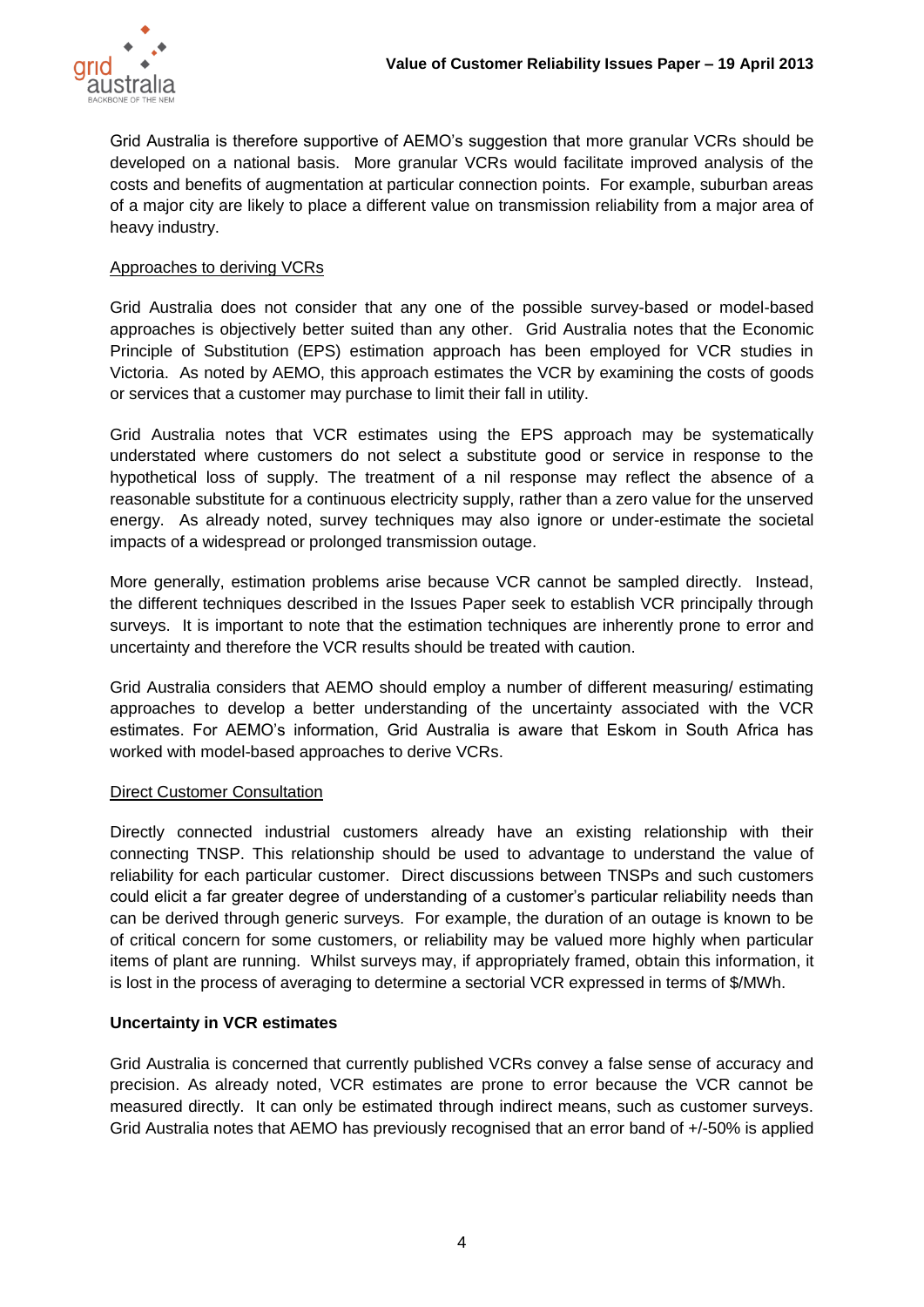

 $\overline{a}$ 

to VCR estimates in New Zealand<sup>3</sup>. Grid Australia considers that a range of this magnitude more accurately reflects the uncertainty inherent in the estimation techniques.

The range of VCR outcomes in Australia also points to the significant uncertainty and imprecision in the estimates. For example, Oakley Greenwood"s estimate of VCR provides the following VCR estimates for NSW by customer type, with relatively narrow standard errors<sup>4</sup>.

| <b>Customer</b><br>sector           | State-wide<br>旧       |                             | <b>Ausarid</b><br>[F]  |                      | <b>Endeavour Energy</b><br>[G] |                             | <b>Essential Energy</b><br>[H] |                      |
|-------------------------------------|-----------------------|-----------------------------|------------------------|----------------------|--------------------------------|-----------------------------|--------------------------------|----------------------|
|                                     | <b>VCR</b><br>(S/kWh) | <b>Std error</b><br>(S/kWh) | <b>VCR</b><br>(\$/kWh) | Std error<br>(S/kWh) | <b>VCR</b><br>(\$/kWh)         | <b>Std error</b><br>(S/kWh) | <b>VCR</b><br>(S/kWh)          | Std error<br>(S/kWh) |
| Residential                         | \$20.71               | \$1.08                      | \$22.77                | \$1.88               | \$19.75                        | \$1.68                      | \$17.82                        | \$1.56               |
| <b>Business</b><br><160 MWhpa       | \$413.12              | \$26.93                     | \$408.48               | \$45.97              | \$563.46                       | \$47.46                     | \$202.82                       | \$25.59              |
| <b>Business</b><br>$\geq$ 160 MWhpa | \$53.30               | \$9.60                      | \$34.83                | \$11.02              | \$33.99                        | \$9.80                      | \$130.57                       | \$37.46              |
| <b>Total</b>                        | \$94.99               | \$5.91                      | \$86.79                | \$8.57               | \$110.71                       | \$8.65                      | \$90.71                        | \$15.44              |

Table 37: State-wide VCRs and standard errors by DNSP Territory (\$/kWh)

It is also instructive to reproduce the VCR estimates for Victoria from the same report.

### Victoria 2007 (indexed by AEMO to \$2010-11)

| <b>Sector</b> | VCR (\$/kWh) |
|---------------|--------------|
| Residential   | \$23.80      |
| Agricultural  | \$130.26     |
| Commercial    | \$103.77     |
| Industrial    | \$41.24      |
| Total         | \$57.88      |

<sup>3</sup> AEMO, National Value of Customer Reliability, 19 January 2012, page 5.

<sup>4</sup> Oakley Greenwood, NSW Value of Customer Reliability, May 2012, page 47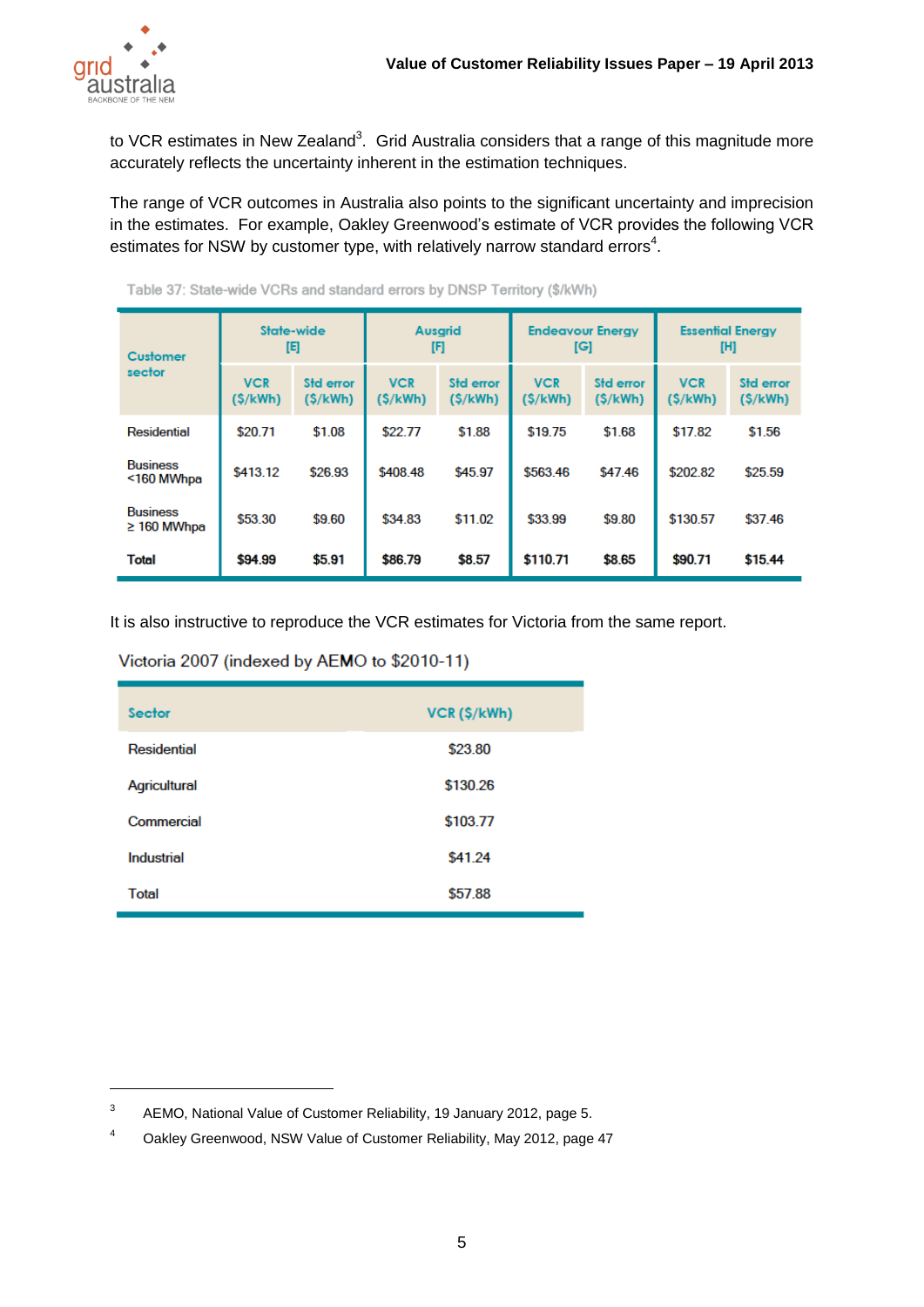

Grid Australia notes that the average VCR in NSW is almost double the estimate for Victoria. Furthermore, Oakley Greenwood calculates a small standard error in NSW, which implies a 95% confidence that the true VCR for NSW lies between \$83,420 per MWh and \$106,570 per MWh<sup>5</sup>.

However, the Victorian VCR estimate falls substantially below the bottom of this range. The range of VCR estimates for the same customer categories in NSW also point to significant estimation uncertainty. For example, small business customers in Endeavour Energy"s distribution network are estimated to have a VCR that is more than double the estimate for the same customer group in Essential Energy's network.

It is conceivable that the range of VCR estimates may genuinely reflect differences in the value that customers place on reliability. It is much more likely, however, to reflect significantly higher estimation error and uncertainty than is often assumed. Grid Australia notes that Oakley Greenwood adopted a "Willingness to Pay" and "Willingness to Accept" survey approach in its NSW study, which is markedly different from the Victorian estimation approach, which used Economic Principle of Substitution techniques. This may explain the wide range of VCR estimates between Victoria and NSW, but it does not explain the wide variation in VCR estimates for the small business customer group across NSW distributors.

Other estimation problems arise because the survey techniques often fail to address the societal impacts that may arise from widespread and prolonged disruption. As already noted, it is important to understand that transmission failures may have significant impacts on the provision of community services, such as the provision of health services and water and sewerage services. These are costs that may be difficult to capture in a customer survey.

In publishing a single number for a VCR, the uncertainty and estimation errors are likely to be disregarded in subsequent investment analysis. Grid Australia considers that AEMO should highlight and explain the uncertainties and likely estimation errors in its future work on estimating the VCR.

# **Role and Scope of VCRs**

The Issues Paper acknowledges that the AEMC will determine the full role and scope of how the VCR should be used in setting the Market Price Cap and the national transmission and distribution reliability standards<sup>6</sup>. Nonetheless, the Issues Paper invites respondents to comment on:

- the planning contexts in which the VCR should be applied; and
- the network regulation contexts in which the VCR should be applied.

Grid Australia considers that these matters are beyond the scope of AEMO"s terms of reference, and are being considered by the AEMC in its current review of the national framework for transmission reliability. Grid Australia"s position on these issues will be detailed in its submission to the AEMC"s review.

 $\overline{5}$ <sup>5</sup> Oakley Greenwood, NSW Value of Customer Reliability, 30 May 2012, page 48. 6

AEMO, Value of Customer Reliability Issues Paper, March 2013, page 7.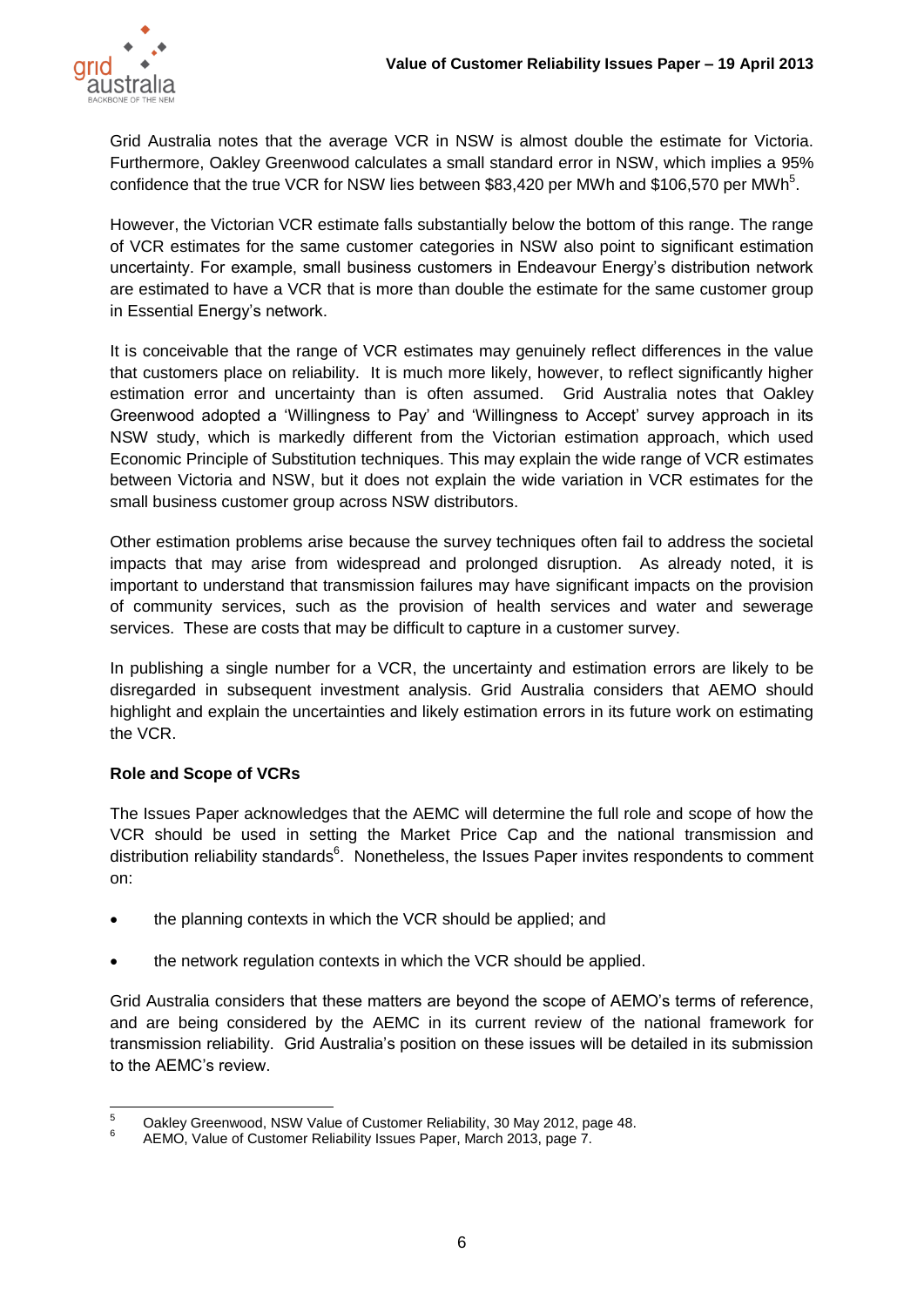

However, in advance of lodging that submission, Grid Australia notes that the AEMC"s review will adopt as a starting point the recommendations of the 2010 Transmission Reliability Standards Review, which is that transmission reliability standards should be economically derived, but expressed deterministically. The valuation of customer reliability has a central role to play in establishing transmission reliability standards that are economically derived.

In relation to AEMO"s second question regarding the use of VCR in economic regulation (including incentive mechanisms), Grid Australia notes that the AEMC will also address this issue. In particular, chapter 2 of the AEMC"s Issues Paper examines the characteristics of transmission and distribution, and notes the significant differences in terms of:

- the customers served;
- investment planning and the types of investment undertaken; and
- the type and level of performance reporting that can be undertaken.

In light of its examination, the AEMC concludes that<sup>7</sup>:

"These differences mean that it is difficult to effectively design outputs based performance reporting for transmission networks. As a result, the type of performance reporting that is appropriate for transmission networks is different in nature from the type of performance reporting that is appropriate for distribution networks.

These differences [also] mean that while consistency at a high level in how the national frameworks for transmission and distribution reliability are applied is possible, the detail of how each framework operates and the types of standards and incentives that should apply will need to differ."

Grid Australia notes that the DNSP Service Target Incentive Performance Scheme (STIPS) relies on output based measures, which the AEMC has recognised (correctly) are difficult to design for transmission networks. Given this practical constraint, and the issues relating to the uncertainty of VCR estimates (discussed above), the VCR cannot be used in a meaningful way to penalise or reward service performance on the transmission network.

# **High-Impact Low Probability Interruptions (HILPs)**

Probabilistic planning weights outcomes by the probability of occurrence. This approach is reflected in the estimation of the VCR because the cost of a prolonged outage, for example, is weighted by the low probability of occurrence. This issue has been examined in Oakley Greenwood's 2011 report to AEMO as follows $8$ :

"By contrast, the value of avoiding cascading outages in a broad area of the power system following a single thermal failure requires consideration of costs that potentially go far beyond the sum of the direct and indirect costs experienced by individual electricity users. These include the social disruption costs that were addressed in part in the 2007

<sup>-&</sup>lt;br>7 AEMC, Issues Paper: Review of the national framework for transmission reliability, Mar 2013, page 13.

<sup>&</sup>lt;sup>8</sup> Oakley Greenwood, Valuing Reliability in the National Electricity Market, Final Report, March 2011, page 39.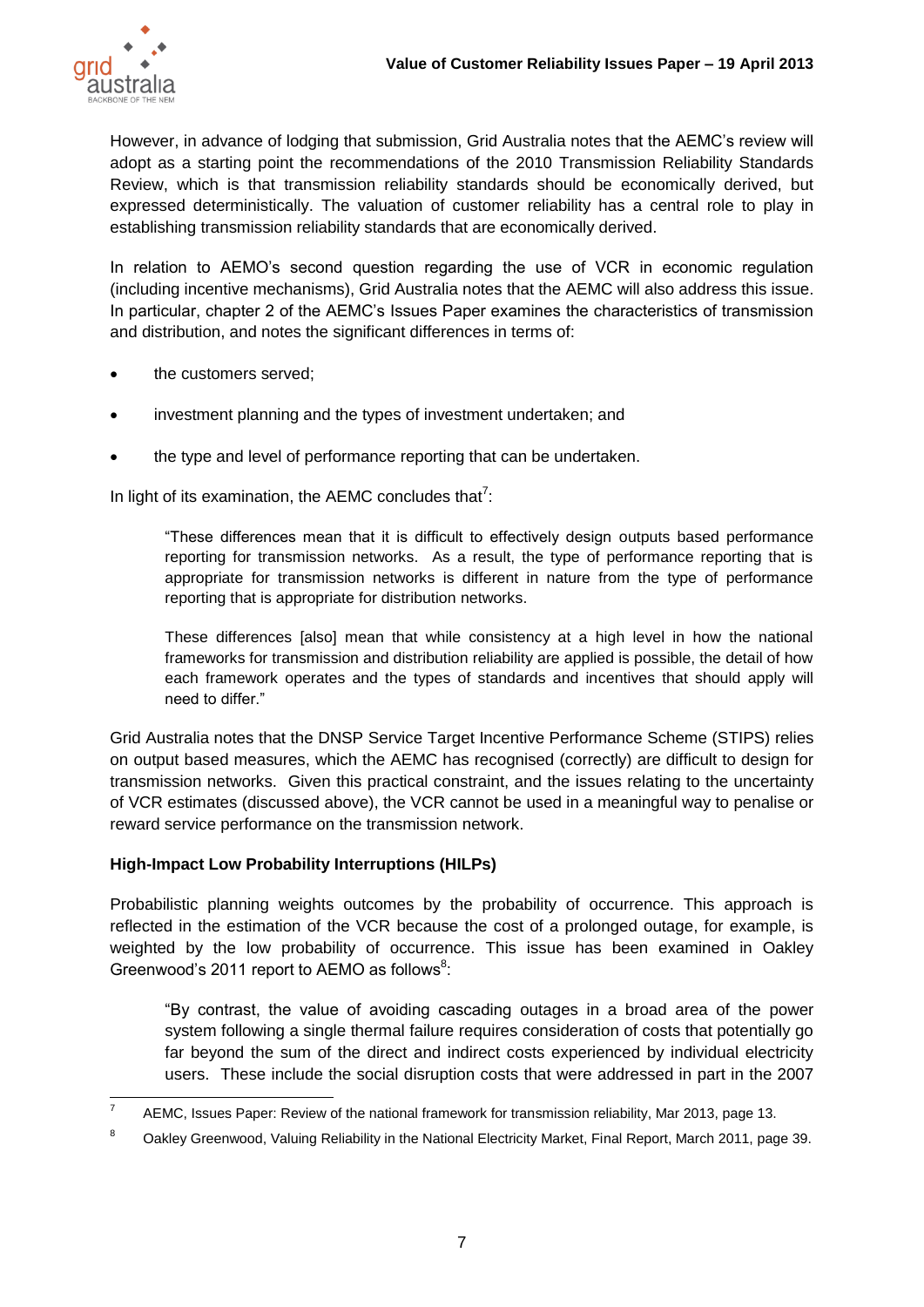

Victorian VCR, but can also include the costs of so-called high impact, low probability (HILP) events, such as the transmission failure that occurred in Auckland in 2006. Incorporation of HILP events within the VCR will therefore require additional analysis. In the first instance, additional effort will be required to assess the actual level of cost experienced in HILP events. In addition, some alteration would need to be made to the VCR calculation method in order to incorporate HILP costs – or these costs would need to be considered separately. This is because the VCR calculation method weights the costs of outage events by their probability of occurrence only. As a result, the contribution of HILP events to the VCR would be reduced to almost zero."

The treatment of high impact, low probability events is an important issue in assessing the benefits of a proposed network augmentation. The following diagram, which is reproduced from a report prepared for the California Energy Commission in 2005, shows the range of benefits and probabilities associated with a proposed transmission investment. $9$ 



The above figure shows that the expected benefit from a proposed project is approximately \$56 million. If, for example, the expected cost of the augmentation is \$60 million, the project will have a negative net benefit and, under a strict probabilistic approach, would not proceed. However, careful regard must be given to the outlier benefit of \$350 million, which may reflect the possibility of a high-impact outage. While a probabilistic approach weights this outcome by a low probability of occurrence, alternative decision-making criteria – such as least regrets or no regrets – could legitimately attribute much greater weight to this outcome.

The application of VCR in the context of transmission investment analysis typically places a very low weight on customers" exposure to high impact, low probability events. While this issue is outside the scope of AEMO"s VCR review, it is worth noting that high impact low probability events will have implications for the VCR. In particular, as already noted, the VCR should include the costs of social disruption and the broader impacts that would arise from a major or prolonged outage.

<sup>-&</sup>lt;br>9 Pinnacle Consulting, Assessing High Impact Low Probability Events, Final Report, October 2005, page 7.